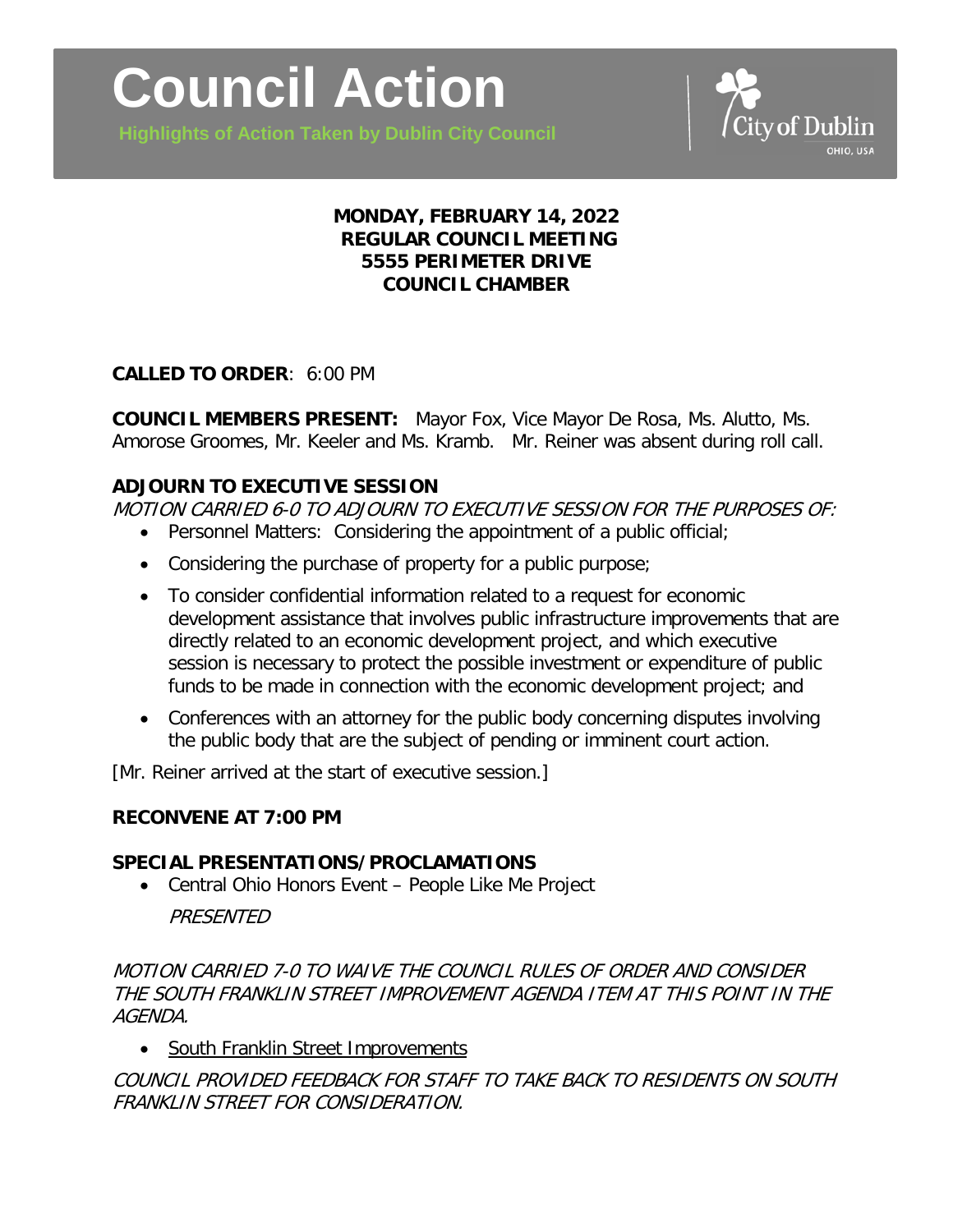Council Action Summary February 14, 2022 Page 2

#### **CONSENT AGENDA**

• Approval of Minutes of January 24, 2022 Organizational Meeting PASSED 7-0

## **SECOND READING/PUBLIC HEARING – ORDINANCES**

## **Ordinance 01-22**

Amending a Portion of the Dublin Corporate Area Plan within the City of Dublin's Community Plan to Refine the Recommendations regarding the Metro Center Area

PASSED 7-0, WITH INCORPORATED AMENDMENTS AS DISCUSSED.

## **INTRODUCTION/FIRST READING/ PUBLIC HEARING – ORDINANCES**

MOTION CARRIED 7-0 TO POSTPONE THE INTRODUCTION/FIRST READING OF ORDINANCE 02-22 TO THE MARCH 7, 2022 COUNCIL MEETING.

### **Ordinance 03-22**

Amending the Annual Appropriations for Fiscal Year Ending December 31, 2022 (Q1 – Deer Run Force Main and Lift Station Project – Debt Financing)

RECEIVED FIRST READING. SECOND READING PUBLIC HEARING IS SCHEDULED FOR THE FEBRUARY 28, 2022 COUNCIL MEETING.

# **INTRODUCTION/PUBLIC HEARING/VOTE – RESOLUTIONS**

# **Resolution 02-22**

Accepting the Lowest and Best Bid for the Hayden Run Wall and Fence Repair PASSED 7-0

# **Resolution 03-22**

Appointing Veterans Advisory Committee Members PASSED 7-0

### **Resolution 04-22**

Authorizing the City Manager to Enter into an Agreement with the Ohio Department of Transportation (ODOT) for the US 33–SR 161–Post Road Interchange Improvements (ODOT PID Number 80748)

PASSED 7-0

### **OTHER BUSINESS**

• Temporary Structures/Signs/Patio Extension Request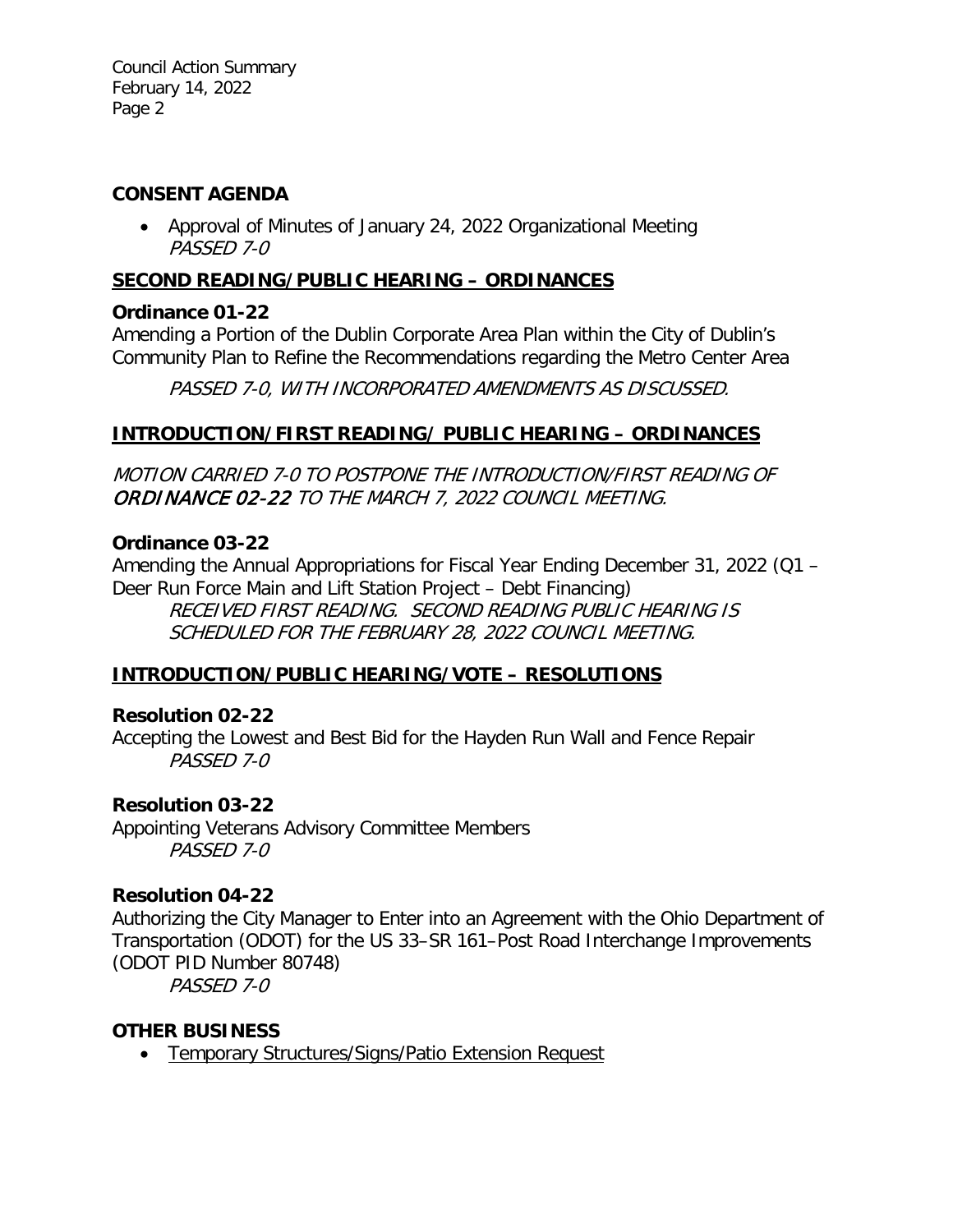MOTION CARRIED 7-0 TO DIRECT THE CITY MANAGER TO DRAFT LEGISLATION TO PROVIDE AN EXTENSION TO THE EXECUTIVE ORDER REGARDING TEMPORARY STRUCTURES, SIGNS AND PATIOS.

- Tax Reclassification of Positions MOTION CARRIED 7-0 TO RECLASSIFY THE TWO PERMANENT PART-TIME POSITIONS INTO ONE FULL TIME POSITION IN THE TAX DIVISION.
- Richard's Property Update UPDATE PROVIDED AND FEEDBACK FROM COUNCIL RECEIVED.

### **MEETING ADJOURNED AT 10:42 P.M.**

## Printed copies of approved legislation are available by contacting Legislative Services at 614-410-4400.

#### **2022 DUBLIN CITY COUNCIL REGULAR MEETING SCHEDULE**

| Monday, Feb. 28                                 | <b>Regular Meeting</b>                                                                  |
|-------------------------------------------------|-----------------------------------------------------------------------------------------|
| Monday, March 7<br>Tuesday, March 8<br>reviews) | <b>Regular Meeting</b><br>Special Meeting (Exec. session - Council employee performance |
| Thursday, March 17                              | Council Retreat (evening) *                                                             |
| Friday, March 18                                | Council Retreat (all day) *                                                             |
| Monday, March 21                                | Regular Meeting                                                                         |
| Monday, April 11                                | <b>Regular Meeting</b>                                                                  |
| Monday, April 25                                | Regular Meeting                                                                         |
| Monday, May 9                                   | <b>Regular Meeting</b>                                                                  |
| Monday, May 23                                  | <b>Regular Meeting</b>                                                                  |
| Monday, June 13                                 | <b>Regular Meeting</b>                                                                  |
| Monday, June 27                                 | <b>Regular Meeting</b>                                                                  |
| Monday, July 25                                 | <b>Regular Meeting</b>                                                                  |
| Monday, August 8                                | <b>Regular Meeting</b>                                                                  |
| Monday, August 22                               | <b>Regular Meeting</b>                                                                  |